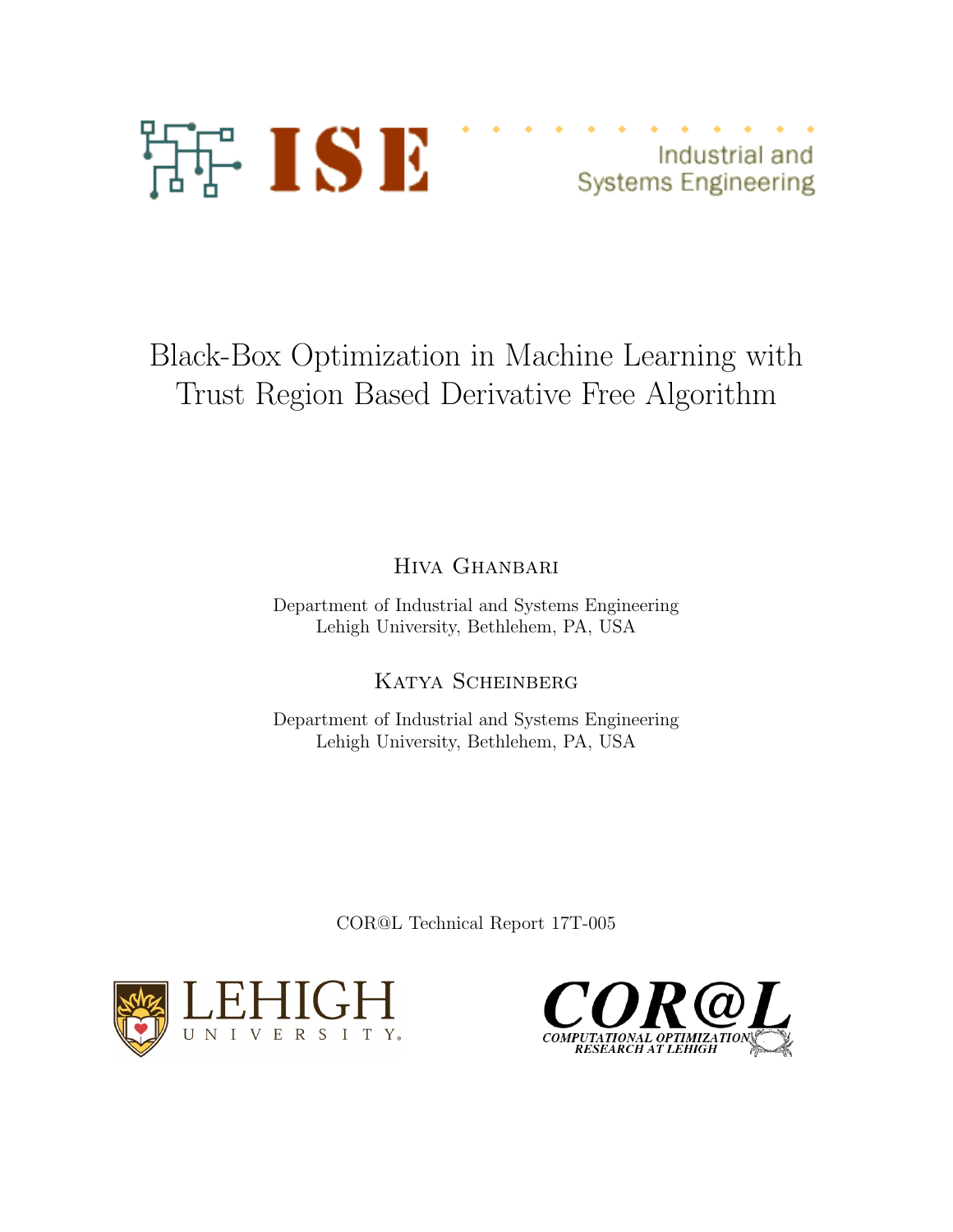## Black-Box Optimization in Machine Learning with Trust Region Based Derivative Free Algorithm

Katya Scheinberg<sup>\* 1</sup> Hiva Ghanbari<sup>\* 1</sup>

#### Abstract

In this work, we utilize a Trust Region based Derivative Free Optimization (DFO-TR) method to directly maximize the Area Under Receiver Operating Characteristic Curve (AUC), which is a nonsmooth, noisy function. We show that AUC is a smooth function, in expectation, if the distributions of the positive and negative data points obey a jointly normal distribution. The practical performance of this algorithm is compared to three prominent Bayesian optimization methods and random search. The presented numerical results show that DFO-TR surpasses Bayesian optimization and random search on various blackbox optimization problem, such as maximizing AUC and hyperparameter tuning.

### 1. Introduction

Most machine learning (ML) models rely on optimization tools to perform training. Typically these models are formed so that at least stochastic estimates of the gradient can be computed; for example, when optimizing least squares or logistic loss of a neural network on a given data set. Lately, however, with the increasing need to tune hyperparameters of ML models, black-box optimization methods have been given significant consideration. These methods do not rely on any explicit gradient computation, but assume that only function values can be computed, usually with noise.

There are two relatively independent directions of research for black-box optimization–Bayesian Optimization (BO) [\(Mockus,](#page-9-0) [1994;](#page-9-0) [Brochu et al.,](#page-9-0) [2010\)](#page-9-0), predominantly popular in the ML community, and derivative free optimization (DFO) [\(Conn et al.,](#page-9-0) [2009\)](#page-9-0)–popular in the optimization community. There are other classes of methods for blackbox optimization developed in the fields of simulation optimization and engineering, but they are more specialized and we will not focus on them here.

Both BO and DFO methods are usually applied to functions that are not known to be convex. The key difference between the BO and DFO methods, is that BO methods always contain a component that aims at the exploration of the space, hence seeking a global solution, while DFO methods are content with a local optimum. However, it has been shown in DFO literature [\(More & Wild,](#page-9-0) [2009\)](#page-9-0) that DFO methods tend to escape shallow local minima and are quite well suited for problems with a few well defined local basins (and possibly many small local basins that appear due to noise).

BO until recently have been established as the method of choice for hyperparameter optimization (HPO). While BO methods have been shown to be effective at finding good solutions (not always globally optimal, as that can only be achieved in the limit), their efficiency slows down significantly as the number of iterations grows. Overall, the methods are quite computationally costly and scale poorly with the number of hyperparameters. Recently, the BO efficiency has been called into question in comparison with a simple random search [\(Li et al.,](#page-9-0) [2016\)](#page-9-0), whose iterations require nothing, but function evaluations. Moreover, some improvements on random search have been proposed to incorporate cheeper function evaluations and further increase its efficiency for HPO.

In this paper, we will explore properties of an efficient class of DFO methods–model-based trust region methods–in application to problems in ML. We will show that these methods can be more efficient than BO and random search, especially for problems of dimensions higher than 2 or 3. In the specific case of HPO, hyperparameters can be continuous, discrete or categorical. While some DFO methods have been developed for the case of optimization over categorical or binary variables, these methods essentially rely on local search heuristics and we do not consider them here. Our goal is to examine, in detail, the behavior of various black-box methods in a purely continuous setting. We also aim to explore practical scalability of the methods with respect to the dimension of the search space and nonlinearity of the function. While we will list some experiments on

<sup>&</sup>lt;sup>1</sup>Lehigh University, Bethlehem, PA, USA. Correspondence to: Katya Scheinberg *<*katyascheinberg@gmail.com*>*, Hiva Ghanbari *<*hiva.ghanbari@gmail.com*>*.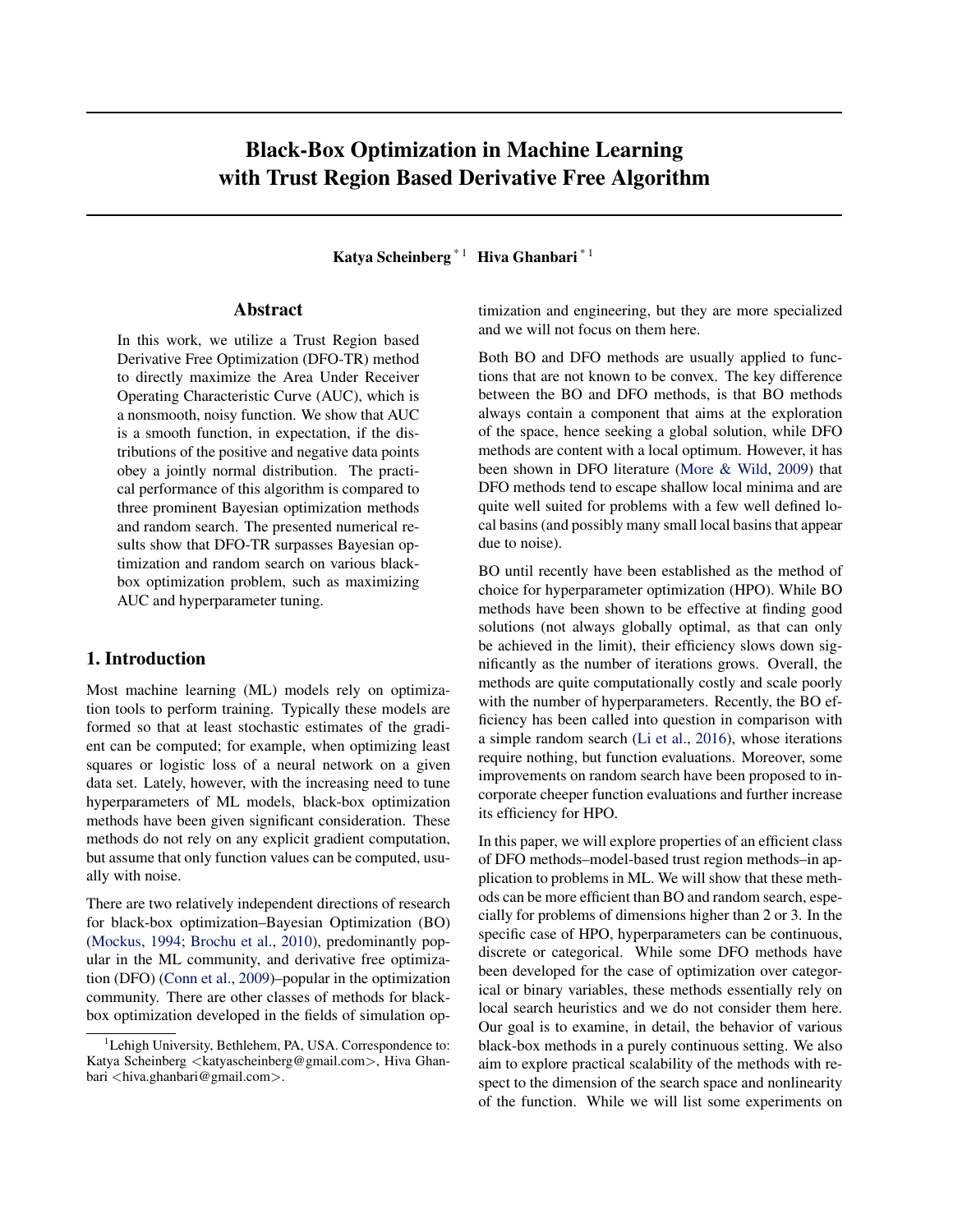HPO problems, these problems are limited to three continuous hyperparameters. Hence, to perform our comparison on problems of larger dimension, we mainly focus on a different problem–optimizing Area Under Receiver Operating Characteristic (ROC) Curve (AUC) [\(Hanley & Mc-](#page-9-0)[Neil,](#page-9-0) [1982\)](#page-9-0), over a set of linear classifiers.

AUC is a widely used measure for learning with imbalanced data sets, which are dominant in ML applications. Various results has been reported in terms of comparing the AUC value as a performance measure of a classifier versus the usual prediction accuracy, that is the total percentage of misclassified examples [\(Bradley,](#page-9-0) [1997;](#page-9-0) [Ferri et al.,](#page-9-0) [2002;](#page-9-0) [Brefeld & Scheffer,](#page-9-0) [2005;](#page-9-0) [Lu et al.,](#page-9-0) [2010\)](#page-9-0). In particular, in [\(Bradley,](#page-9-0) [1997\)](#page-9-0), AUC is used to evaluate the performance of some ML algorithms such as decision trees, neural networks, and some statistical methods, where, experimentally, it is shown that AUC has advantages over the accuracy. In [\(Cortes & Mohri,](#page-9-0) [2004\)](#page-9-0), a statistical analysis of the relationship between AUC and the error rate, including the expected value and the variance of AUC for a fixed error rate, has been presented. Their results show that the average AUC value monotonically increases with the classification accuracy, but in the case of uneven class distributions, the variance of AUC can be large. This observation implies that the classifiers with the same fixed low accuracy may have noticeably different AUC values. Therefore, optimizing AUC value directly may be desirable, however doing so using gradient-based optimization techniques is not feasible, because this function is a discontinuous step function, hence its gradients are either zero or undefined.

This difficulty motivates various state-of-the-art techniques optimizing an approximation of this discontinuous loss function. In [\(Yan et al.,](#page-10-0) [2003;](#page-10-0) [Herschtal & Raskutti,](#page-9-0) [2004;](#page-9-0) [Calders & Jaroszewicz,](#page-9-0) [2007\)](#page-9-0), various smooth nonconvex approximation of AUC has been optimized by the gradient descent method. Alternatively, a *ranking loss*, which is defined as  $1 - \text{AUC}$  value, is minimized approximately, by replacing it with the pairwise margin loss, such as exponential loss, logistic loss, and hinge loss [\(Joachims,](#page-9-0) [2006;](#page-9-0) [Steck,](#page-10-0) [2007;](#page-10-0) [Rudin & Schapire,](#page-10-0) [2009;](#page-10-0) [Zhao et al.,](#page-10-0) [2011\)](#page-10-0), which results in a convex problem. In terms of computational effort, each iteration of the gradient descent algorithm applied to the pairwise exponential or logistic loss has quadratic computational complexity with the number of training samples *N*. However, computing the gradient of the pairwise hinge loss can be done by a method with the reduced complexity of  $\mathcal{O}(N \log N)$ . The same method can be applied to compute the AUC value itself, which we utilize in our approach.

In this work, we apply a variant of a model-based trust region derivative free method, called DFO-TR, [\(Conn et al.,](#page-9-0) [2009\)](#page-9-0) to directly maximize the AUC function over a set of linear classifiers, without using any hyperparameters. We note that in HPO the black-box function is often the validation error or accuracy achieved by the classifier trained using some given set of hyperparameters. Hence, like AUC this function is often piecewise constant and discontinuous. Thus, we believe that optimizing AUC directly and HPO in continuous domains have many common properties as black-box optimization problems. The main goal of this work is to demonstrate the advantages of the DFO-TR framework over other black-box optimization algorithms, such as Bayesian optimization and random search for various ML applications.

Bayesian optimization is known in the ML community as a powerful tool for optimizing nonconvex objective functions, which are expensive to evaluate, and whose derivatives are not accessible. In terms of required number of objective function evaluations, Bayesian optimization methods are considered to be some of the most efficient techniques [\(Mockus,](#page-9-0) [1994;](#page-9-0) [Jones et al.,](#page-9-0) [1998;](#page-9-0) [Brochu et al.,](#page-9-0) [2010\)](#page-9-0) for black-box problems of low effective dimensionality. In theory, Bayesian optimization methods seek global optimal solution, due to their sampling schemes, which trade-off between exploitation and exploration [\(Brochu](#page-9-0) [et al.,](#page-9-0) [2010;](#page-9-0) [Eggensperger et al.,](#page-9-0) [2013\)](#page-9-0). Specifically, Bayesian optimization methods construct a probabilistic model by using point evaluations of the true function. Then, by using this model, the subsequent configurations of the parameters will be selected [\(Brochu et al.,](#page-9-0) [2010\)](#page-9-0) by optimizing an *acquisition function* derived from the model. The model is built based on all past evaluation points in an attempt to approximate the true function globally. As a result, the acquisition function is often not trivial to maintain and optimize and per iteration complexity of BO methods increases. On the other hand, DFO-TR and other modelbased DFO methods content themselves with building a local model of the true function, hence maintenance of such models remains moderate and optimization step on each iteration is cheap.

We compare DFO-TR with SMAC [\(Hutter et al.,](#page-9-0) [2011\)](#page-9-0), SPEARMINT [\(Snoek et al.,](#page-10-0) [2012\)](#page-10-0), and TPE [\(Bergstra](#page-9-0) [et al.,](#page-9-0) [2011\)](#page-9-0), which are popular Bayesian optimization algorithms based on different types of model. We show that DFO-TR is capable of obtaining better or comparable objective function values using fewer function evaluations and a much better computational effort overall. We also show that DFO-TR is more efficient than random search, finding better objective function values faster. We also discuss the convergence properties of DFO-TR and its stochastic variant [\(Chen et al.,](#page-9-0) [2015\)](#page-9-0), and argue that these results apply to optimizing *expected* AUC value, when it is a smooth function. We suggest further improvements to the algorithm by applying stochastic function evaluations and thus reducing function evaluation complexity and demon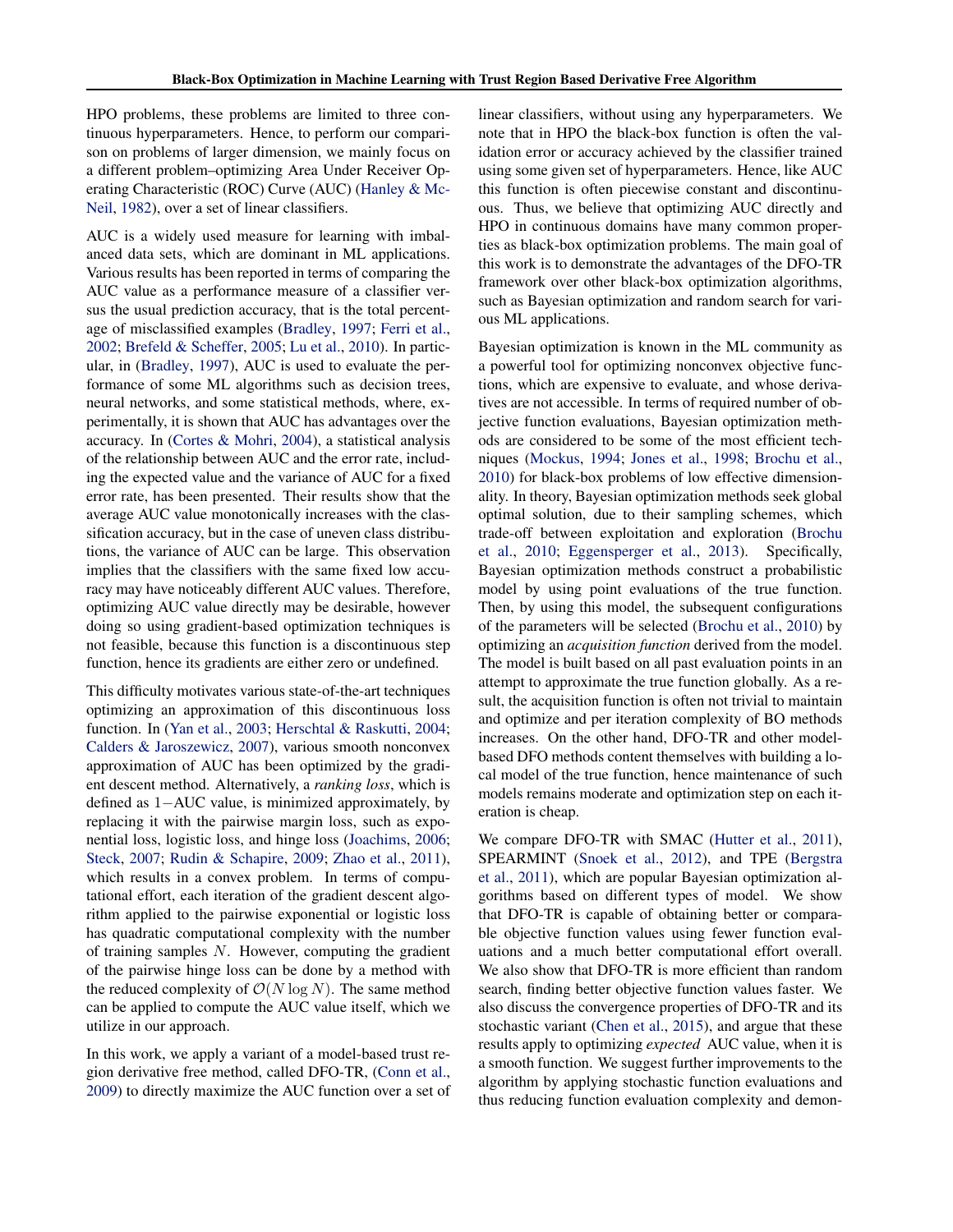strate computational advantage of this approach.

In summary our contributions are as follows

- *•* We provide a computational comparison that shows that model-based trust-region DFO methods can be superior to BO methods and random search on a variety of black-box problems over continuous variables arising in ML.
- *•* We utilize recently developed theory of stochastic model-based trust region methods to provide theoretical foundations for applying the method to optimize AUC function over a set of linear classifiers. We show that this function is continuous in expectations under certain assumptions on the data set.
- *•* We provide a simple direct way to optimize AUC function, which is often more desirable than optimizing accuracy or classical loss functions.

This paper is organized in six sections. In the next section, we describe the practical framework of a DFO-TR algorithm. In *§*[3,](#page-4-0) we describe how AUC function can be interpreted as a smooth function in expectation. In *§*[4,](#page-5-0) we state the main similarities and differences between Bayesian optimization and DFO-TR. We present computational results in *§*[5.](#page-5-0) Finally, we state our conclusions in *§*[6.](#page-8-0)

#### 2. Algorithmic Framework of DFO-TR

Model-based trust region DFO methods [\(Conn et al.,](#page-9-0) [1997;](#page-9-0) [Powell,](#page-9-0) [2004\)](#page-9-0) have been proposed for a class of optimization problems of the form  $\min_{w \in \mathbb{R}^d} f(w)$ , when computing the gradient and the Hessian of  $f(w)$  is not possible, either because it is unknown or because the computable gradient is too noisy to be of use. It is, however, assumed that some local first-order or even second-order information of the objective function is possible to construct to an accuracy sufficient for optimization. If the function is smooth, then such information is usually constructed by building an interpolation or regression model of  $f(w)$  using a set of points for which function value is (approximately known) [\(Conn et al.,](#page-9-0) [2009\)](#page-9-0). By using quadratic models, these methods are capable of approximating the second-order information efficiently to speed up convergence and to guarantee convergence to local minima, rather than simply local stationary points. They have been shown to be the most practical black-box optimization methods in deterministic settings [\(More & Wild,](#page-9-0) [2009\)](#page-9-0). Extensive convergence analysis of these methods over smooth deterministic functions have been summarized in [\(Conn et al.,](#page-9-0) [2009\)](#page-9-0).

Recently, several variants of trust region methods have been proposed to solve stochastic optimization problem  $\min_w \mathbb{E}_{\xi}[f(w,\xi)],$  where  $f(w,\xi)$  is a stochastic function of a deterministic vector  $w \in \mathbb{R}^d$  and a random variable  $\xi$  [\(Shashaani et al.,](#page-10-0) [2015;](#page-10-0) [Billups & Larson,](#page-9-0) [2016;](#page-9-0) [Chen et al.,](#page-9-0) [2015\)](#page-9-0). In particular, in [\(Chen et al.,](#page-9-0) [2015\)](#page-9-0), a trust region based stochastic method, referred to STORM (STochastic Optimization with Random Models), is introduced and shown to converge, almost surely, to a stationary point of  $\mathbb{E}_{\xi}[f(w,\xi)]$ , under the assumption that  $\mathbb{E}_{\xi}[f(w,\xi)]$ is smooth. Moreover, in recent work [\(Blanchet et al.,](#page-9-0) [2016\)](#page-9-0) a convergence rate of this method has been analyzed. This class of stochastic methods utilizes samples of  $f(w, \xi)$  to construct models that approximate  $\mathbb{E}_{\xi}[f(w, \xi)]$ sufficiently accurately, with high enough probability. In the next section, we will show that the AUC function can be a smooth function in expectation, under some conditions, hence STORM method and tis convergence properties are applicable. For general convergent framework of STORM, we refer the reader to [\(Chen et al.,](#page-9-0) [2015\)](#page-9-0).

Here in Algorithm [1,](#page-4-0) we present the specific practical implementation of a deterministic algorithm, which can work with finite training sets rather than infinite distributions, but shares many properties with STORM and produces very good results in practice. The key difference between STORM and DFO-TR is that the former requires resampling  $f(w, \xi)$  for various w's, at each iteration, since  $f(w, \xi)$  is a random value for any fixed *w*, while DFO-TR computes only one value of deterministic  $f(w)$  per iteration. When applied to deterministic smooth functions, this algorithm converges to a local solution [\(Conn et al.,](#page-9-0) [2009\)](#page-9-0), but here we apply it to a nonsooth function which can be viewed as a noisy version of a smooth function (as argued in the next section). While there are no convergence results for DFO-TR or STORM for deterministic nonsooth, *noisy* functions, the existing results indicate that the DFO-TR method will converge to a neighborhood of the solution before the noise in the function estimates prevents further progress. Our computational results conform this.

We note a few key properties on the algorithm. At each iteration, a quadratic model, not necessarily convex, is constructed using previously evaluated points that are sufficiently close to the current iterate. Then, this model is optimized inside the trust region  $\mathcal{B}(w_k, \Delta_k) := \{w : ||w$  $w_k \| \leq \Delta_k$ . The global solution for the trust region subproblem is well known and can be obtained efficiently in  $O(d^3)$  operations [\(Conn et al.,](#page-9-0) [2000\)](#page-9-0), which is not expensive, since in our setting *d* is small. The number of points that are used to construct the model is at most  $\frac{(d+1)(d+2)}{2}$ , but good models that exploit some second-order information can be constructed with  $O(d)$  points. Each iteration requires only one new evaluation of the function and the new function value either provides an improvement over the best observed value or can be used to improve the local model [\(Scheinberg & Toint,](#page-10-0) [2010\)](#page-10-0). Thus the method utilizes function evaluations very efficiently.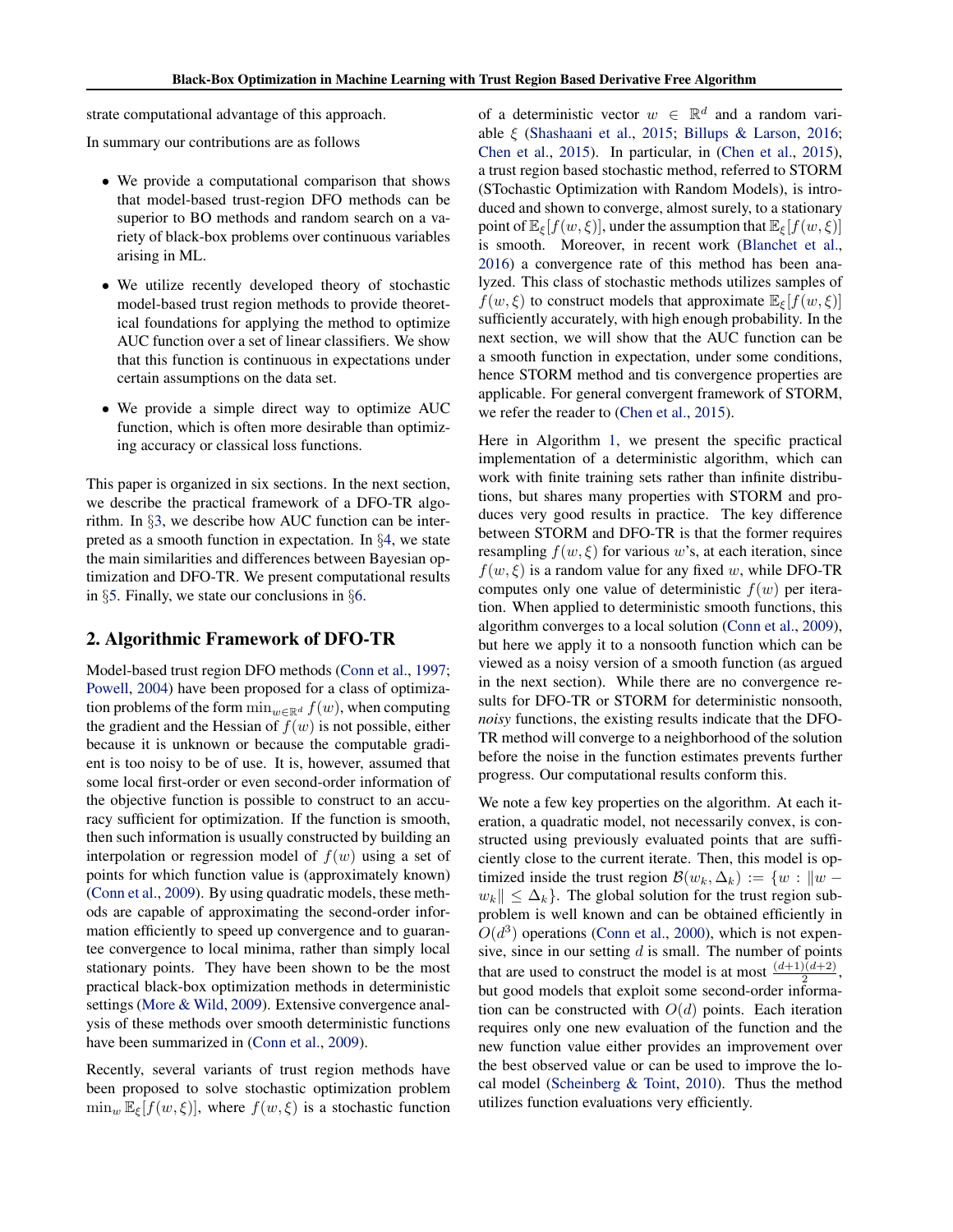#### <span id="page-4-0"></span>Algorithm 1 Trust Region based Derivative Free Optimization (DFO-TR)

1: Initializations:

- 2: Initialize  $w_0$ ,  $\Delta_0 > 0$ , and choose  $0 < \eta_0 < \eta_1 < 1$ ,  $\theta > 1$ , and  $0 < \gamma_1 < 1 < \gamma_2$ .
- 3: Define an interpolation set  $W \in \mathcal{B}(w_0, \Delta_0)$ .
- 4: Compute  $f(w)$  for all  $w \in W$ , let  $m = |W|$ .
- 5: Let  $w_0 := \overline{w_0} = \arg \min_{w \in \mathcal{W}} f(w)$ .
- 6: for  $k = 1, 2, \cdots$  do<br>7: Build the model:
- Build the model:
- 8: Discard all  $w \in W$  such that  $\|w w_k\| \ge \theta \Delta_k$ .<br>9: Using *W* construct an interpolation model:

Using *W* construct an interpolation model:  $Q_k(w) = f_{k+1} + g_k^T(w - w_k)$  $+\frac{1}{2}(w - w_k)^T H_k(w - w_k).$ 

- 10: Minimize the model within the trust region:
- 11:  $\hat{w}_k = \arg \min_{w \in \mathcal{B}(w_k, \Delta_k)} Q_k(w).$
- 12: Compute  $f(\hat{w}_k)$  and  $\rho_k := \frac{f(w_k) f(\hat{w}_k)}{Q_k(w_k) Q_k(\hat{w}_k)}$ .
- 13: Update the interpolation set:
- 14: **if**  $m < \frac{1}{2}(d+1)(d+2)$  then
- 15: add new point  $\hat{w}_k$  to the interpolation set  $\mathcal{W}$ , and  $m := m + 1$ .
- 16: else
- 17: if  $\rho_k \geq \eta_0$  then replace arg  $\max_{w \in \mathcal{W}} \|w w_k\|$ with  $\hat{w}_k$ ,
- 18: otherwise do the same if

$$
||w - w_k|| < \max_{w \in \mathcal{W}} ||w - w_k||.
$$

- 19: end if
- 20: Update the trust region radius:
- 21: if  $\rho_k \geq \eta_1$  then  $w_{k+1} \leftarrow \hat{w}_k$  and  $\Delta_{k+1} \leftarrow \gamma_2 \Delta_k$ .<br>22: if  $\rho_k < \eta_0$  then  $w_{k+1} \leftarrow w_k$ , and if  $m > d+1$
- if  $\rho_k < \eta_0$  then  $w_{k+1} \leftarrow w_k$ , and if  $m > d+1$ update  $\Delta_{k+1} \leftarrow \gamma_1 \Delta_k$ , otherwise  $\Delta_{k+1} \leftarrow \Delta_k$ . 23: end for.

## 3. AUC function and its expectation

In this section, we define the AUC function of a linear classifier  $w<sup>T</sup> x$  and demonstrate that under certain assumptions on the data set distribution, its expected value is smooth with respect to *w*. First, suppose that we have two given sets  $S_+ := \{x_i^+ : i = 1, ..., N_+\}$  and  $S_- := \{x_j^- : j = 1, ..., N_+\}$  $j = 1, \ldots, N_{-}$ , sampled from distributions  $\mathcal{D}_1$  and  $\mathcal{D}_2$ , respectively. For a given linear classifier  $w^T x$ , the corresponding AUC value, a (noisy) nonsmooth deterministic function, is obtained as [\(Mann & Whitney,](#page-9-0) [1947\)](#page-9-0)

$$
F_{AUC}(w) = \frac{\sum_{i=1}^{N_+} \sum_{j=1}^{N_-} \mathbb{I}_w(x_i^+, x_j^-)}{N_+ N_-},
$$
 (1)

where  $\mathbb{I}_w$  is an indicator function defined as

$$
\mathbb{I}_{w}(x_i^+,x_j^-)=\begin{cases} +1 & \text{if}\;\; w^T x_i^+>w^T x_j^-,\\ 0 & \text{otherwise}. \end{cases}
$$

Clearly,  $F_{AUC}(w)$  is piece-wise constant function of *w*, hence it is not continuous. However, we show that the expected value of AUC, denoted by  $\mathbb{E}[F_{AUC}(w)]$ , is a smooth function of the vector  $w$ , where the expectation is taken over  $S_+$  and  $S_-$ , in some cases.

To this end, first we need to interpret the expected value of AUC in terms of a probability value. For two given finite sets  $S_+$  and  $S_-$ , the AUC value of the classifier  $w^T x$  can be interpreted as

$$
F_{AUC}(w) = P\left(w^T X_+ > w^T X_-\right),\,
$$

where  $X_+$  and  $X_-$  are randomly sampled from  $S_+$  and  $S_{-}$ , respectively. Now, if two sets  $S_{+}$  and  $S_{-}$  are randomly drawn from distributions  $\mathcal{D}_1$  and  $\mathcal{D}_2$ , then the expected value of AUC is defined as

$$
\mathbb{E}\left[F_{AUC}(w)\right] = P\left(w^T \hat{X}_+ > w^T \hat{X}_-\right),\tag{2}
$$

where  $\hat{X}_+$  and  $\hat{X}_-$  are randomly chosen from distributions  $\mathcal{D}_1$  and  $\mathcal{D}_2$ , respectively. In what follows, we show that if two distributions  $\mathcal{D}_1$  and  $\mathcal{D}_2$  are jointly normal, then  $\mathbb{E}[F_{AUC}(w)]$  is a smooth function of *w*. We use the following results from statistic.

**Theorem 1** If two d-dimensional random vectors  $\ddot{X}_1$  and  $\hat{X}_2$  *have a joint multivariate normal distribution, such that* 

$$
\begin{pmatrix} \hat{X}_1 \\ \hat{X}_2 \end{pmatrix} \sim \mathcal{N}(\mu, \Sigma), \tag{3}
$$

where 
$$
\mu = \begin{pmatrix} \mu_1 \\ \mu_2 \end{pmatrix}
$$
 and  $\Sigma = \begin{pmatrix} \Sigma_{11} & \Sigma_{12} \\ \Sigma_{21} & \Sigma_{22} \end{pmatrix}$ .

*Then, the marginal distributions of*  $\hat{X}_1$  *and*  $\hat{X}_2$  *are normal distributions with the following properties*

$$
\hat{X}_1 \sim \mathcal{N}(\mu_1, \Sigma_{11}), \qquad \hat{X}_2 \sim \mathcal{N}(\mu_2, \Sigma_{22}).
$$

**Proof 1** *The proof can be found in [\(Tong,](#page-10-0) [1990\)](#page-10-0)*.  $\Box$ 

**Theorem 2** *Consider two random vectors*  $\hat{X}_1$  *and*  $\hat{X}_2$ *, as defined in* (3), then for any vector  $w \in \mathbb{R}^d$ , we have

$$
Z = w^T \left( \hat{X}_1 - \hat{X}_2 \right) \sim \mathcal{N} \left( \mu_Z, \sigma_Z^2 \right), \tag{4}
$$

where 
$$
\mu_Z = w^T (\mu_1 - \mu_2)
$$
  
and  $\sigma_Z^2 = w^T (\Sigma_{11} + \Sigma_{22} - \Sigma_{12} - \Sigma_{21}) w$ . (5)

**Proof 2** *The proof can be found in [\(Tong,](#page-10-0) [1990\)](#page-10-0)*.  $\Box$ 

Now, in what follows, we have the formula for the expected value of the AUC.

**Theorem 3** If two random vectors  $\hat{X}_1$  and  $\hat{X}_2$ , respec*tively drawn from distributions*  $D_1$  *and*  $D_2$ *, have a joint*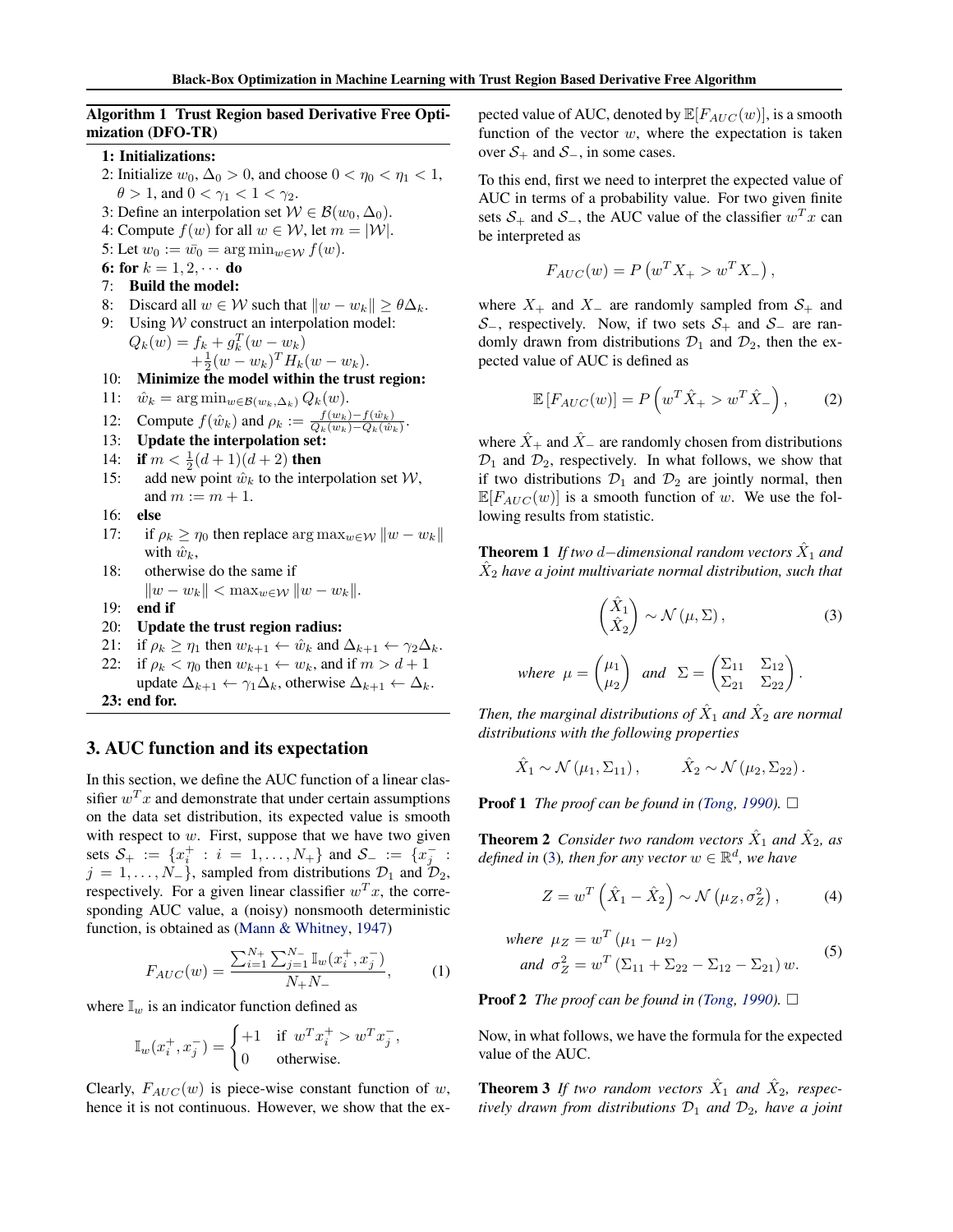<span id="page-5-0"></span>*normal distribution as defined in Theorem [1,](#page-4-0) then the expected value of AUC function can be defined as*

$$
\mathbb{E}\left[F_{AUC}(w)\right] = \phi\left(\frac{\mu_Z}{\sigma_Z}\right),\,
$$

*where is the cumulative function of the standard normal distribution, so that*  $\phi(x) = e^{-\frac{1}{2}x^2}/2\pi$ , for  $\forall x \in \mathbb{R}$ .

#### Proof 3 *From Theorem [2](#page-4-0) we have*

$$
\mathbb{E}\left[F_{AUC}(w)\right] \n= P\left(w^T \hat{X}_+ > w^T \hat{X}_-\right) = P\left(w^T (\hat{X}_+ - \hat{X}_-) > 0\right) \n= P(Z > 0) = 1 - P\left(Z \le 0\right) \n= 1 - P\left(\frac{Z - \mu_Z}{\sigma_Z} \le \frac{-\mu_Z}{\sigma_Z}\right) \n= 1 - \phi\left(\frac{-\mu_Z}{\sigma_Z}\right) = \phi\left(\frac{\mu_Z}{\sigma_Z}\right),
$$

*where random variable Z has been defined in* [\(4\)](#page-4-0)*, with the stated mean and variance in*  $(5)$ *.*  $\Box$ 

In Theorem [3,](#page-4-0) since the cumulative function of the standard normal distribution, i.e.,  $\phi$ , is a smooth function, we can conclude that for a given linear classifier  $w^T x$ , the corresponding expected value of AUC, is a smooth function of *w*. Moreover, it is possible to compute derivatives of this function, if the first and second moments of the normal distribution are known. We believe that the assumption of the positive and negative data classes obeying jointly normal distribution is too strong to be satisfied for most of the practical problems, hence we do not think that the gradient estimates of  $\phi$  ( $\mu_Z/\sigma_Z$ ) will provide good estimates of the true expected AUC. However, we believe that smoothness of the expected AUC remains true in cases of many practical distributions. The extension of this observation can be considered as a subject of a future study.

#### 4. Bayesian Optimization versus DFO-TR

Bayesian optimization framework, as outlined in Algorithm 2, like DFO-TR framework operates by constructing a (probabilistic) model  $M(w)$  of the true function  $f$ by using function values computed thus far by the algorithm. The next iterate  $w_k$  is computed by optimizing an *acquisition* function, *aM*, which presents a trade-off between minimizing the model and improving the model, by exploring areas where  $f(w)$  has not been sampled. Different Bayesian optimization algorithms use different models and different acquisition functions, for instance, *expected improvement* [\(M. Schonlau & Jones,](#page-9-0) [1998\)](#page-9-0) over the best observed function value is a popular acquisition function in the literature.

The key advantage and difficulty of BO methods is that the acquisition function may have a complex structure, and needs to be optimized globally on each iteration. For example, the algorithm in [\(Brochu et al.,](#page-9-0) [2010\)](#page-9-0) uses deterministic derivative free optimizer DIRECT [\(Jones et al.,](#page-9-0) [1993\)](#page-9-0) to maximize the acquisition function. When evaluation of  $f(w)$  is very expensive, then the expense of optimizing the acquisition function may be small in comparison. However, in many case, as we will see in our computational experiments, this expense can be dominant. In contrast, the DFO-TR method, as described in Algorithm [1,](#page-4-0) maintains a quadratic model by using only the points in the neighborhood of the current iterate and global optimization of this model subject to the trust region constraint can be done efficiently, as was explained in the previous section. While  $Q(w)$  is a local model, it can capture nonconvexity of the true function  $f(w)$  and hence allows the algorithm to follow negative curvature directions. As we will see in §[5.2,](#page-6-0) for the same amount of number of function evaluations, DFO-TR achieved better or comparable function values, while requiring significantly less computational time than Bayesian optimization algorithms (TPE, SMAC, and SPEARMINT).

#### Algorithm 2 Bayesian Optimization

1: for  $t = 1, 2, \cdots$  do<br>2: Find  $w_k$  by optim

- Find  $w_k$  by optimizing the acquisition function over model  $M: w_k \leftarrow \arg\min_{w} a_M(w|\mathcal{D}_{1:k-1})$ .
- 3: Sample the objective function:  $v_k := f(w_k)$ .
- Augment the data  $\mathcal{D}_{1:k} = {\mathcal{D}_{1:k-1}, (w_k, v_k)}$ and update the model *M*.

5: end for

#### 5. Numerical Experiments

#### 5.1. Optimizing Smooth, NonConvex Benchmark Functions

In this section, we compare the performance of DFO-TR and Bayesian optimization algorithms on optimizing three nonconvex smooth benchmark functions. We compare the precision  $\Delta f_{opt}$  with the global optimal value, which is known, and is computed after a given number of function evaluations.

Algorithm [1](#page-4-0) is implemented in Python  $2.7.11<sup>-1</sup>$ . We start from the zero vector as the initial point. In addition, the trust region radius is initialized as  $\Delta_0 = 1$  and the initial interpolation set has  $d + 1$  random members. The parameters are chosen as  $\eta_0 = 0.001$ ,  $\eta_1 = 0.75$ ,  $\theta = 10$ ,  $\gamma_1 = 0.98$ , and  $\gamma_2 = 1.5$ . We have used the hyperparam-

<sup>1</sup> [https://github.com/](https://github.com/TheClimateCorporation/dfo-algorithm)

[TheClimateCorporation/dfo-algorithm](https://github.com/TheClimateCorporation/dfo-algorithm)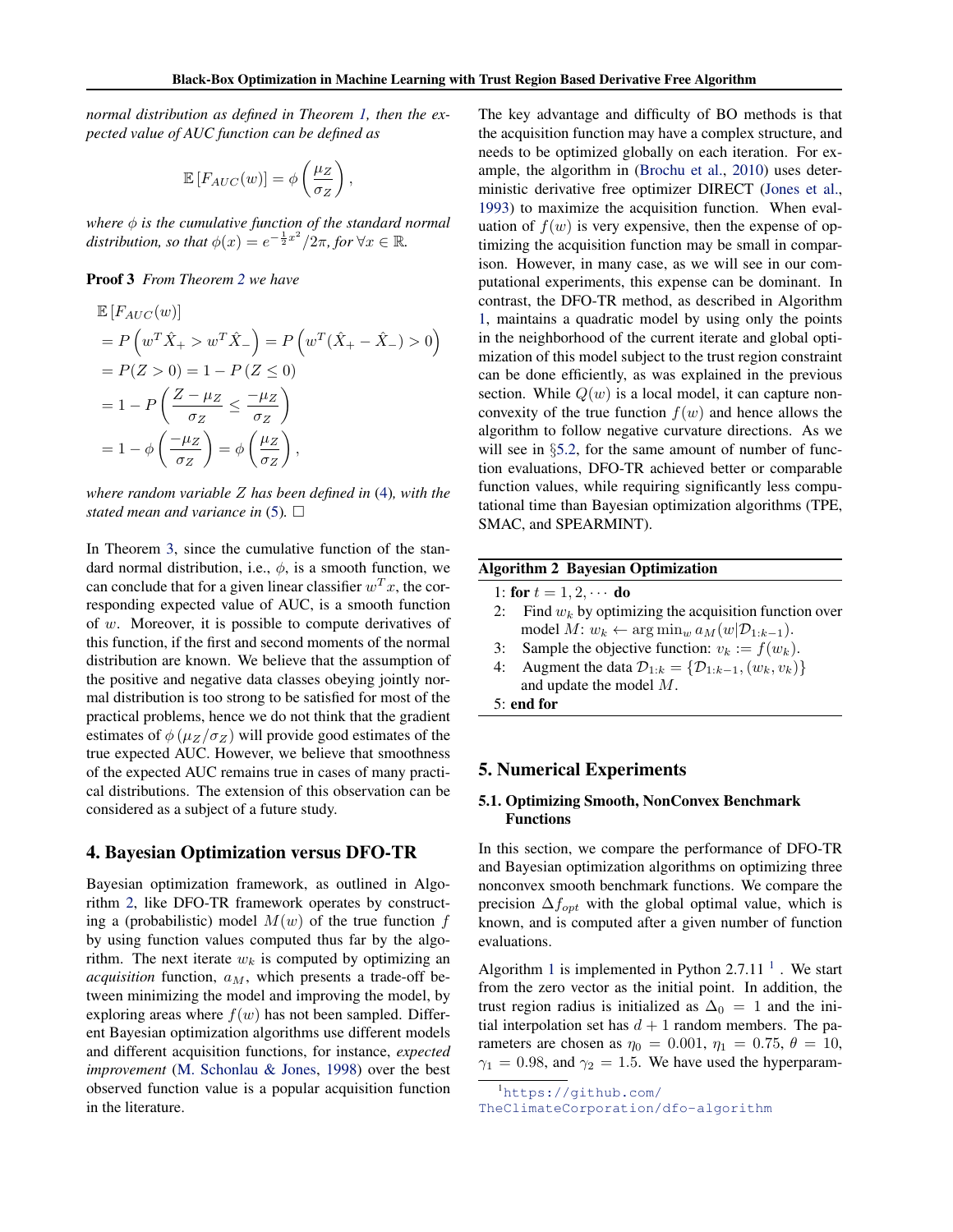<span id="page-6-0"></span>eter optimization library, HPOlib  $^2$ , to perform the experiments on TPE, SMAC, and SPEARMINT algorithms, implemented in Python, Java3, and MATLAB, respectively. Each benchmark function is evaluated on its known search space, as is defined in the default setting of the HPOlib (note that DFO-TR does not require nor utilizes a restricted search space).

We can see that on all three problems DFO-TR reaches the global value accurately and quickly, outperforming BO methods. This is because DFO-TR utilizes second-order information effectively, which helps following negative curvature and significantly improving convergence in the absence of noise. Among the three Bayesian optimization algorithms SPEARMINT performs better while the performance of TPE and SMAC is comparable to each other, but inferior to those of SPEARMINT and DFO-TR.

*Table 1.* DFO-TR vs. BO on *Branin* function in terms of  $\Delta f_{opt}$ , over number of function evaluations. *Branin* is a two dimensional function with  $f_{opt} = 0.397887$ .

| Algorithm        |         |         | 11     | 100      |
|------------------|---------|---------|--------|----------|
| DFO-TR           | 15.7057 | 0.1787  |        |          |
| TPF.             | 30.0880 | 4.8059  | 3.4743 | 0.0180   |
| <b>SMAC</b>      | 23.7320 | 10.3842 | 6.7017 | 0.0208   |
| <b>SPEARMINT</b> | 34.3388 | 17.1104 | 1.1615 | 3.88e-08 |

*Table 2.* DFO-TR vs. BO on *Camelback* function in terms of  $\Delta f_{opt}$ , over number of function evaluations. *Camelback* is a two dimensional function with  $f_{opt} = -1.031628$ .

| Algorithm        |        | 10     | 21     | 100      |
|------------------|--------|--------|--------|----------|
| DFO-TR           | 2.3631 | 0.1515 |        |          |
| TPF.             | 3.3045 | 0.5226 | 0.3226 | 0.0431   |
| SMAC.            | 1.0316 | 0.0179 | 0.0179 | 0.0036   |
| <b>SPEARMINT</b> | 2.3868 | 1.6356 | 0.1776 | 2.29e-05 |

*Table 3.* DFO-TR vs. BO on *Hartmann* function in terms of  $\Delta f_{opt}$ , over number of function evaluations. *Hartmann* is a six dimensional function with  $f_{opt} = -3.322368$ .

| Algorithm        |        | 25     | 64     | 250         |
|------------------|--------|--------|--------|-------------|
| DFO-TR           | 3.1175 | 0.4581 |        |             |
| <b>TPE</b>       | 3.1862 | 2.5544 | 1.4078 | 0.4656      |
| <b>SMAC</b>      | 2.8170 | 1.5311 | 0.6150 | 0.2357      |
| <b>SPEARMINT</b> | 2.6832 | 2.6671 | 2.5177 | $9.79e-0.5$ |

#### 5.2. Optimizing AUC Function

In this section, we compare the performance of DFO-TR and the three Bayesian optimization algorithms, TPE, SMAC, and SPEARMINT, on the task of optimizing AUC of a linear classifier, defined by *w*. While in *§*[3,](#page-4-0) we have argued that  $\mathbb{E}[F_{AUC}(w)]$  is a smooth function, in practice we have a finite data set, hence we compute the noisy nonsmooth estimate of  $\mathbb{E}[F_{AUC}(w)]$ . This, essentially means, that we can only expect to optimize the objective up to some accuracy, after which the noise will prevent further progress.

In our experiments, we used 12 binary class data sets, as shown in Table 4, where some of the data sets are normalized so that each dimension has mean 0 and variance 1. These data sets can be downloaded from LIBSVM website <sup>3</sup> and UCI machine learning repository.

*Table 4.* data sets statistic, *d* : dimension, *N* : number of data points,  $N_{-}/N_{+}$ : class distribution ratio,  $AC$ : attribute characteristics.

| data set  | AC                    | d.             | N     | $N_-/N_-$ |
|-----------|-----------------------|----------------|-------|-----------|
| fourclass | $[-1, 1]$             | $\mathfrak{D}$ | 862   | 1.8078    |
| magic04   | $[-1, 1]$ , scaled    | 10             | 19020 | 1.8439    |
| svmguide1 | $[-1, 1]$ , scaled    | 4              | 3089  | 1.8365    |
| diabetes  | $[-1, 1]$             | 8              | 768   | 1.8657    |
| german    | $[-1, 1]$             | 24             | 1000  | 2.3333    |
| symguide3 | $[-1, 1]$ , scaled    | 22             | 1243  | 3.1993    |
| shuttle   | $[-1, 1]$ , scaled    | 9              | 43500 | 3.6316    |
| segment   | $[-1, 1]$             | 19             | 2310  | 6         |
| ijcnn1    | $[-1, 1]$             | 22             | 35000 | 9.2643    |
| satimage  | $[27, 157]$ , integer | 36             | 4435  | 9.6867    |
| vowel     | $[-6, 6]$             | 10             | 528   | 10        |
| letter    | $[0, 15]$ , integer   | 16             | 20000 | 26.2480   |

The average value of AUC and its standard deviation, using five-fold cross-validation, is reported as the performance measure. Table [5](#page-7-0) summarizes the results.

The initial vector  $w_0$  for DFO-TR is set to zero and the search space of Bayesian optimization algorithms is set to interval  $[-1, 1]$ . For each data set, a fixed total budget of number of function evaluations is given to each algorithm and the final AUC computed on the test set is compared.

For each data set, the bold number indicates the best average AUC value found by a Bayesian optimization algorithms. We can see that DFO-TR attains comparable or better AUC value to the best one, in almost all cases. Since for each data set, all algorithms are performed for the same budget of number of function evaluations, we do not include the time spent on function evaluations in the reported time. Thus, the time reported in Table [5](#page-7-0) is only the optimizer time. As we can see, DFO-TR is significantly faster than Bayesian optimization algorithms, while it performs competitively in terms of the average value of AUC. Note that the problems are listed in the order of increasing dimension *d*. Even thought the MATLAB implantation of SPEARMINT probably puts it at a certain disadvantage in terms of computational time comparisons, we observe that it is clearly a slow method, whose complexity grows significantly as *d* increases.

Next, we compare the performance of DFO-TR versus the

<sup>&</sup>lt;sup>2</sup><www.automl.org/hpolib>

<sup>3</sup> [https://www.csie.ntu.edu.tw/˜cjlin/](https://www.csie.ntu.edu.tw/~cjlin/libsvmtools/datasets/binary.html) [libsvmtools/datasets/binary.html](https://www.csie.ntu.edu.tw/~cjlin/libsvmtools/datasets/binary.html)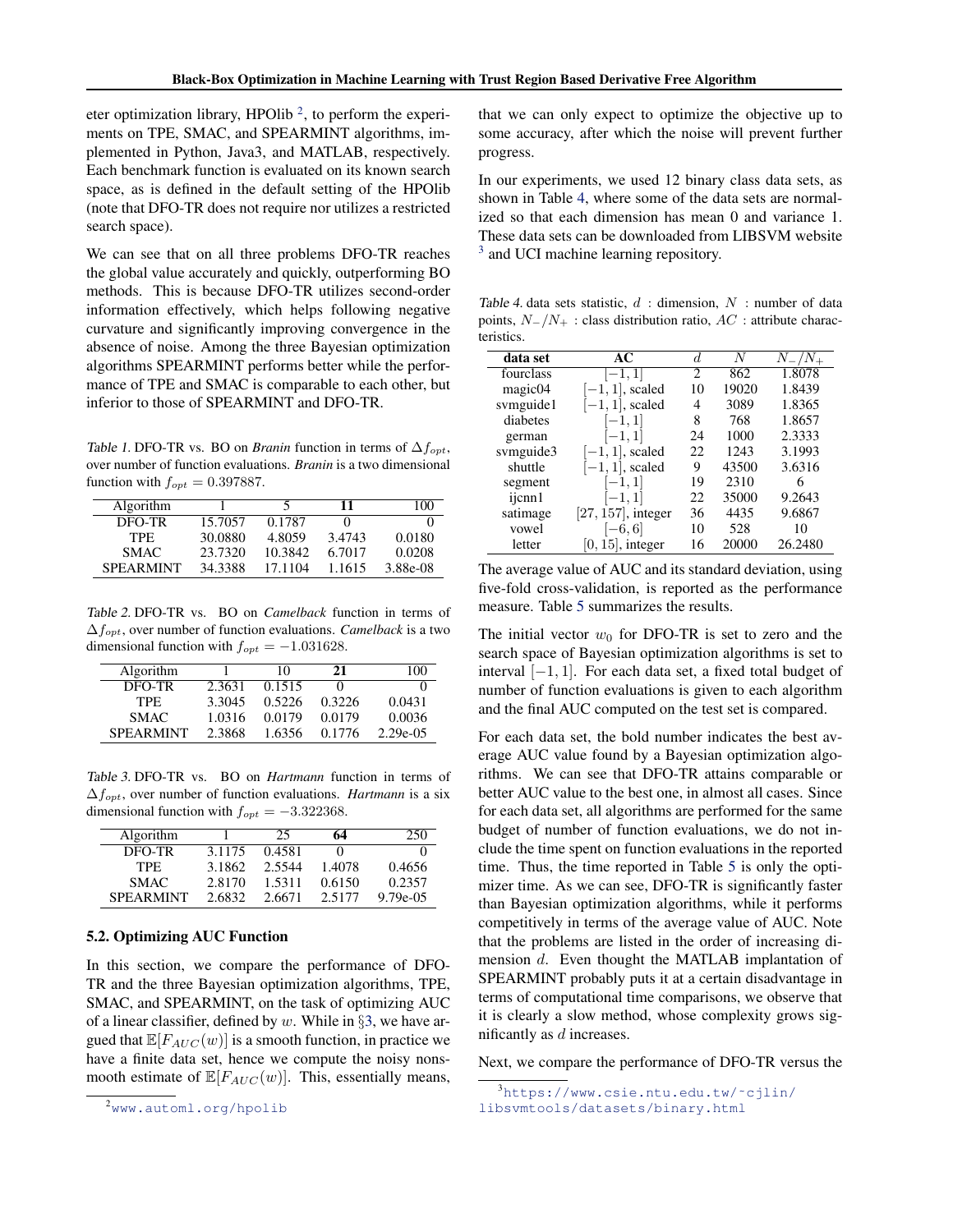<span id="page-7-0"></span>

|           | num.<br>Data |                 | <b>TPE</b><br><b>DFO-TR</b> |                   |      | <b>SMAC</b>       |      | <b>SPEARMINT</b>   |        |
|-----------|--------------|-----------------|-----------------------------|-------------------|------|-------------------|------|--------------------|--------|
|           | fevals       | <b>AUC</b>      | time                        | <b>AUC</b>        | time | <b>AUC</b>        | time | <b>AUC</b>         | time   |
| fourclass | 100          | $0.835 + 0.019$ | 0.31                        | $0.839 + 0.021$   | 12   | $0.839 + 0.021$   | 77   | $0.838 + 0.020$    | 5229   |
| symguide1 | 100          | $0.988 + 0.004$ | 0.71                        | $0.984 + 0.009$   | 13   | $0.986 \pm 0.006$ | 72   | $0.987 + 0.006$    | 6435   |
| diabetes  | 100          | $0.829 + 0.041$ | 0.58                        | $0.824 + 0.044$   | 15   | $0.825 + 0.045$   | 75   | $0.829 + 0.060$    | 8142   |
| shuttle   | 100          | $0.990 + 0.001$ | 43.4                        | $0.990 + 0.001$   | 17   | $0.989 + 0.001$   | 76   | $0.990 + 0.001$    | 13654  |
| vowel     | 100          | $0.975 + 0.027$ | 0.68                        | $0.965 + 0.029$   | 16   | $0.965 + 0.038$   | 77   | $0.968 + 0.025$    | 9101   |
| magic04   | 100          | $0.842 + 0.006$ | 10.9                        | $0.824 + 0.009$   | 16   | $0.821 \pm 0.012$ | 76   | $0.839 + 0.006$    | 7947   |
| letter    | 200          | $0.987 + 0.003$ | 10.2                        | $0.959 + 0.008$   | 49   | $0.953 + 0.022$   | 166  | $0.985 + 0.004$    | 21413  |
| segment   | 300          | $0.992 + 0.007$ | 9.1                         | $0.962 + 0.021$   | 99   | $0.997 + 0.004$   | 263  | $0.976 \pm 0.021$  | 216217 |
| ijcnn1    | 300          | $0.913 + 0.005$ | 57.3                        | $0.677 + 0.015$   | 109  | $0.805 + 0.031$   | 268  | $0.922 + 0.004$    | 259213 |
| symguide3 | 300          | $0.776 + 0.046$ | 13.5                        | $0.747 + 0.026$   | 114  | $0.798 \pm 0.035$ | 307  | $0.7440 \pm 0.072$ | 185337 |
| german    | 300          | $0.795 + 0.024$ | 9.9                         | $0.771 + 0.022$   | 120  | $0.778 + 0.025$   | 310  | $0.805 + 0.020$    | 242921 |
| satimage  | 300          | $0.757 + 0.013$ | 14.2                        | $0.756 \pm 0.020$ | 164  | $0.750 + 0.011$   | 341  | $0.761 + 0.028$    | 345398 |

*Table 5.* Comparing DFO-TR vs. BO algorithms.

random search algorithm (implemented in Python 2.7.11) on maximizing AUC. Table [6](#page-8-0) summarizes the results, in a similar manner to Table 5. Moreover, in Table [6,](#page-8-0) we also allow random search to use twice the budget of the function evaluations, as is done in [\(Jamieson & Talwalkar,](#page-9-0) [2015\)](#page-9-0) when comparing random search to BO. The random search algorithm is competitive with DFO-TR on a few problems, when using twice the budget, however, it can be seen that as the problem dimension grows, the efficiency of random search goes down substantially. Overall, DFO-TR consistently surpasses random search when function evaluation budgets are equal, while not requiring very significant overhead, as the BO methods.

We finally note that while we exclude comparisons with other methods, that optimize AUC surrogates, from this paper, due to lack of space, we have performed such experiments and observed that the final AUC values obtained by DFO-TR and BO are competitive with other existing methods.

#### 5.2.1. STOCHASTIC VERSUS DETERMINISTIC DFO-TR

In order to further improve efficiency of DFO-TR, we observe that STORM framework and theory [\(Chen et al.,](#page-9-0) [2015\)](#page-9-0) suggests that noisy function evaluations do not need to be accurate far away from the optimal solution. In our context, this means that AUC can be evaluated on small subsets of the training set, which gradually increase as the algorithm progresses. In particular, at each iteration, we compute AUC on a subset of data, which is sampled from positive and negative sets uniformly at random, at the rate

$$
\min\{N, \max\{k \times \lfloor 50 \times (N/(N_{+} + N_{-}))\rfloor +
$$
  

$$
\lfloor 1000 \times (N/(N_{+} + N_{-}))\rfloor, \lfloor 0.1 \times N \rfloor \}\},\
$$

where  $N_+ = S_+$  and  $N_- = S_-$ , and  $N = N_+$ , when we sample from the positive class and  $N = N<sub>-</sub>$ , when we sample from the negative one. For each class, at least 10 percent of the whole training data is used.

We include an additional modification–after each unsuc-

cessful step with  $\rho_k < \eta_0$ , we compute  $f_{new}(w_k)$  by resampling over data points. Then, we update  $f(w_k)$  such that  $f(w_k) := (f(w_k) + f_{new}(w_k)) / 2$ . This is done, so that accidental incorrectly high AUC values are not preventing the algorithm from making progress. This results in a less expensive (in terms of function evaluation cost) algorithm, while, as we see in Figure [1,](#page-8-0) the convergence to the optimal solution is comparable.

We chose two data sets *shuttle* and *letter* to compare the performance of the stochastic variant of the DFO-TR with the deterministic one. These sets were chosen because they contain a relatively large number of data points and hence the effect of subsampling can be observed. We repeated each experiment four times using five-fold crossvalidation (due to the random nature of the stochastic sampling). Hence, for each problem, the algorithms have been applied 20 times in total, and the average AUC values are reported in Figure [1.](#page-8-0) At each round, all parameters of DFO-TR and S-DFO-TR are set as described in  $\S$ [5.1,](#page-5-0) except  $w_0$ , which is a random vector evenly distributed over  $[-1, 1]$ .

As we see in Figure [1,](#page-8-0) the growth rate of AUC over iterations in S-DFO-TR is as competitive as that of DFO-TR. However, by reducing the size of the data sets, the iteration of S-DFO-TR are significantly cheaper than that of DFO-TR, especially at the beginning. This indicates that the methods can handle large data sets.

We finally note that we chose to optimize AUC over linear classifiers for simplicity only. Any other classifier parametrized by *w* can be trained using a black-box optimizer in a similar way. However, the current DFO-TR method have some difficulties in convergence with problems when dimension of *w* is very large.

#### 5.3. Hyperparameter Tuning of Cost-Sensitive RBF-Kernel SVM

Finally, we turn to hyperparamater tuning to show that DFO-TR can also outperform state-of-the-art methods on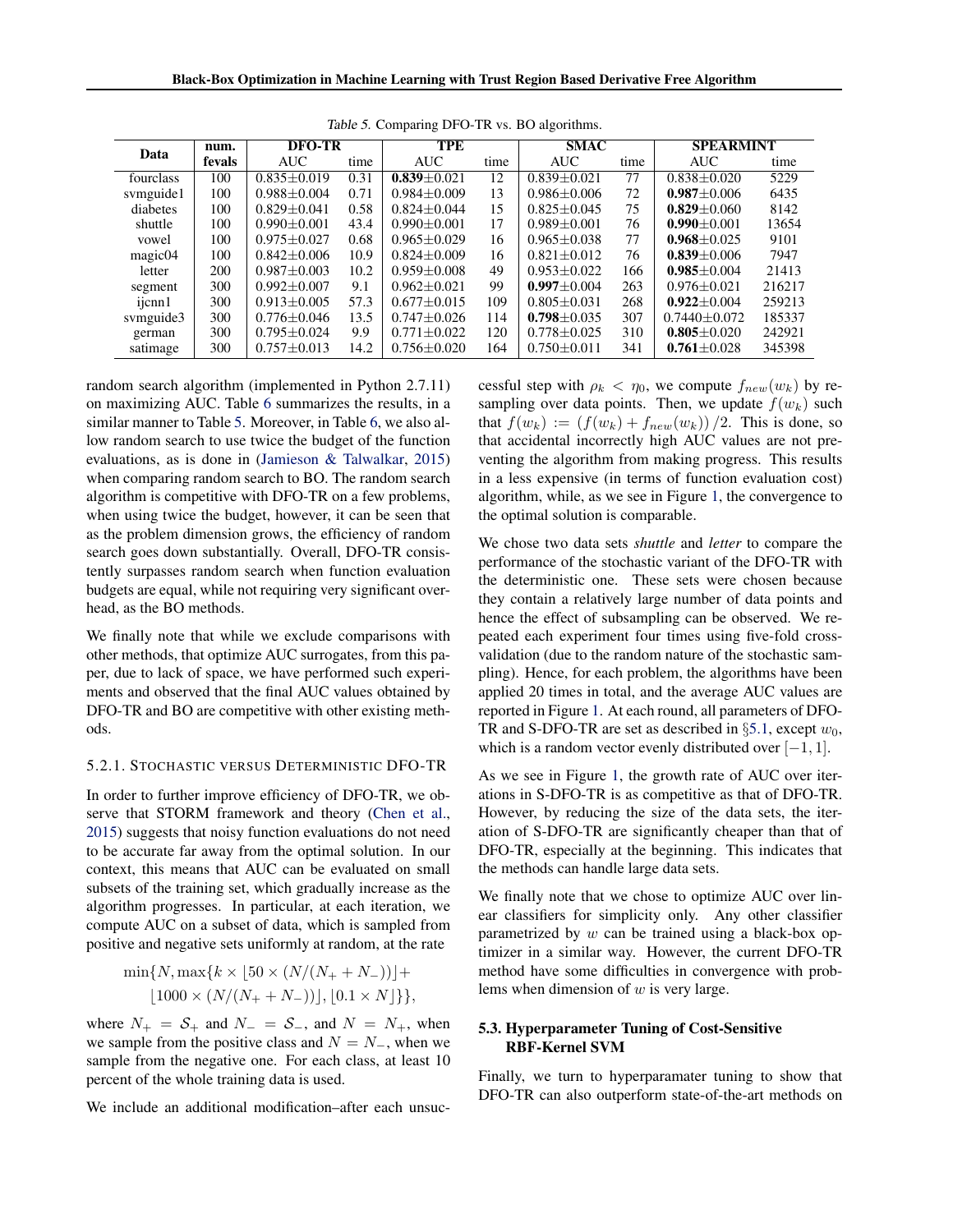<span id="page-8-0"></span>

| Data      | <b>DFO-TR</b>     |             | <b>Random Search</b> |             | <b>Random Search</b> |             |  |  |
|-----------|-------------------|-------------|----------------------|-------------|----------------------|-------------|--|--|
|           | <b>AUC</b>        | num. fevals | AUC.                 | num. fevals | AUC.                 | num. fevals |  |  |
| fourclass | $0.835 + 0.019$   | 100         | $0.836 + 0.017$      | 100         | $0.839 \pm 0.021$    | 200         |  |  |
| svmguide1 | $0.988 + 0.004$   | 100         | $0.965 + 0.024$      | 100         | $0.977 \pm 0.009$    | 200         |  |  |
| diabetes  | $0.829 + 0.041$   | 100         | $0.783 + 0.038$      | 100         | $0.801 + 0.045$      | 200         |  |  |
| shuttle   | $0.990 + 0.001$   | 100         | $0.982 + 0.006$      | 100         | $0.988 + 0.001$      | 200         |  |  |
| vowel     | $0.975 + 0.027$   | 100         | $0.944 + 0.040$      | 100         | $0.961 + 0.031$      | 200         |  |  |
| magic04   | $0.842 + 0.006$   | 100         | $0.815 + 0.009$      | 100         | $0.817 + 0.011$      | 200         |  |  |
| letter    | $0.987 + 0.003$   | 200         | $0.920 + 0.026$      | 200         | $0.925 + 0.018$      | 400         |  |  |
| segment   | $0.992 \pm 0.007$ | 300         | $0.903 + 0.041$      | 300         | $0.908 + 0.036$      | 600         |  |  |
| ijcnn1    | $0.913 + 0.005$   | 300         | $0.618 + 0.010$      | 300         | $0.629 + 0.013$      | 600         |  |  |
| svmguide3 | $0.776 + 0.046$   | 300         | $0.690 + 0.038$      | 300         | $0.693 + 0.039$      | 600         |  |  |
| german    | $0.795 + 0.024$   | 300         | $0.726 + 0.028$      | 300         | $0.739 + 0.021$      | 600         |  |  |
| satimage  | $0.757 + 0.013$   | 300         | $0.743 + 0.029$      | 300         | $0.750 + 0.020$      | 600         |  |  |





*Figure 1.* Comparison of stochastic DFO-TR and deterministic one in optimizing AUC function.

this problem. We consider tuning parameters of an RBFkernel, cost-sensitive, SVM, with  $\ell_2$  regularization parameter  $\lambda$ , kernel width  $\gamma$ , and positive class cost  $c_p$ . Thus, in this setting, we compare the performance of DFO-TR, random search, and Bayesian optimization algorithms, in tuning a three-dimensional hyperparameter  $w = (\lambda, \gamma, c_p)$ , in order to achieve a high test accuracy.

For the random search algorithm, as well as the Bayesian optimization algorithms, the search space is chosen as  $\lambda \in$  $[10^{-6}, 10^{0}], \gamma \in [10^{0}, 10^{3}],$  as is done in [\(Jamieson & Tal](#page-9-0)[walkar,](#page-9-0) [2015\)](#page-9-0), and  $c_p \in [10^{-2}, 10^2]$ . The setting of Algo-rithm [1](#page-4-0) is as described in §[5.1,](#page-5-0) while  $w_0 = (\lambda_0, \gamma_0, c_{p_0})$  is a three-dimensional vector randomly drawn from the search space defined above.

We have used the five-fold cross-validation with the *trainvalidate-test* framework as follows: we used two folds as the training set for the SVM model, other two folds as the validation set to compute and maximize the *validation* accuracy, and the remaining one as the test set to report the *test* accuracy.

Figure 2 illustrates the performance of DFO-TR versus random search and Bayesian optimization algorithms, in terms of the average test accuracy over the number of function evaluations. As we can see, DFO-TR constantly surpasses random search and Bayesian optimization algorithms. It is worth mentioning that random search is competitive with the BO methods and in contrast to *§*[5.1](#page-5-0) and *§*[5.2,](#page-6-0) SMAC performs the best among the Bayesian optimization algorithms.



*Figure 2.* Comparison of DFO-TR, random search and BO algorithms on tuning RBF-kernel SVM hyperparameters.

#### 6. Conclusion

In this work, we demonstrate that model-based derivative free optimization is a better alternative to Bayesian optimization for some black-box optimization tasks arising in machine learning. We rely on an existing convergent stochastic trust region framework to provide theoretical foundation for the chosen algorithm, and we demonstrate the efficiency of a practical implementation of DFO-TR for optimizing AUC function over the set of linear classifiers, hyperparameter tuning, and on other benchmark problems.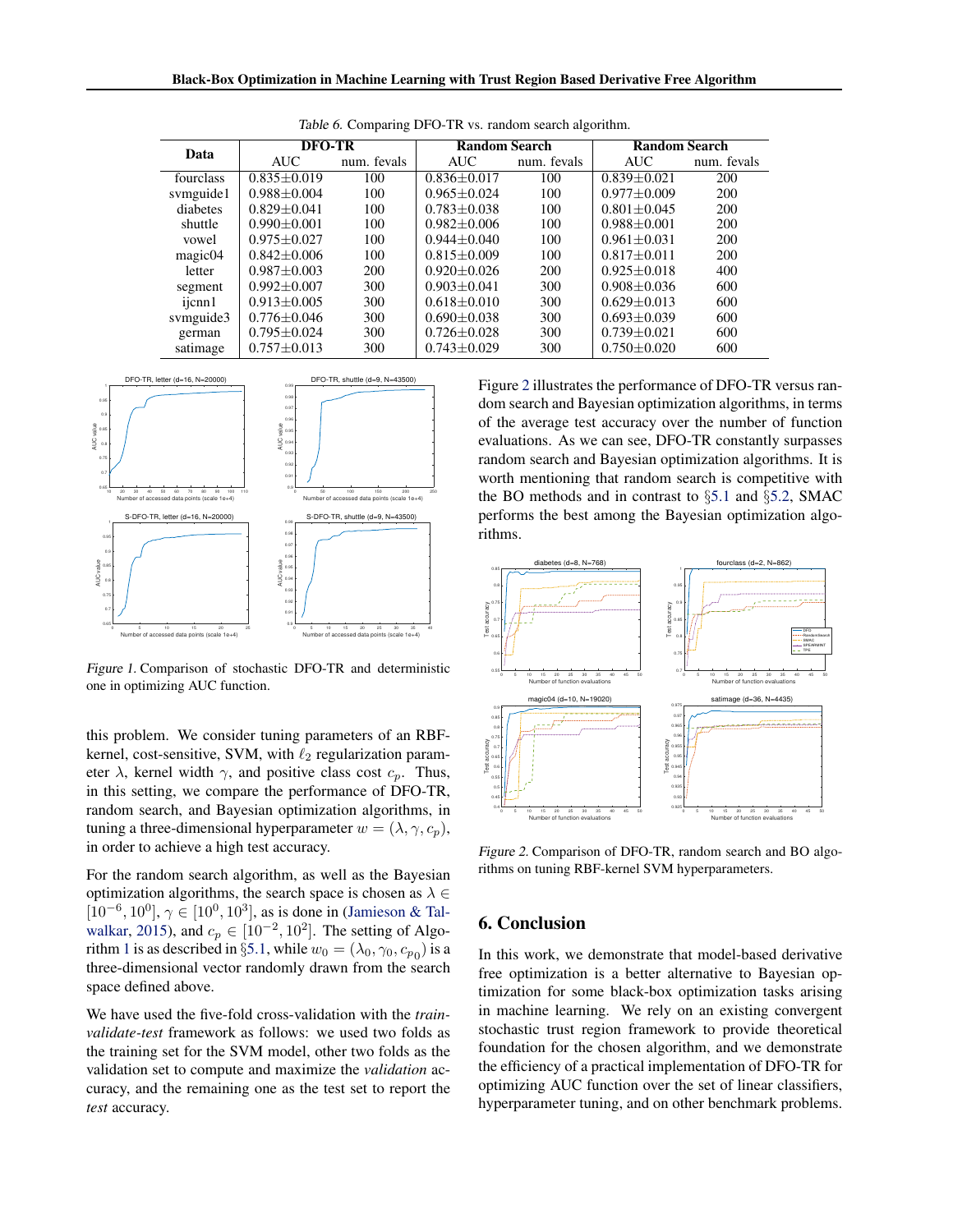#### <span id="page-9-0"></span>References

- Bergstra, J., Bardenet, R., Bengio, Y., and Kegl, B. Algorithms for hyper-parameter optimization. *In Proc. of NIPS-11*, 2011.
- Billups, S. C. and Larson, J. Stochastic derivative-free optimization using a trust region framework. *J. Computational Optimization and Apps*, 64(2):619–645, 2016.
- Blanchet, J., Cartis, C., Menickelly, M., and Scheinberg, K. Convergence rate analysis of a stochastic trust region method for nonconvex optimization. *[https://](https://arxiv.org/pdf/1609.07428) [arxiv.org/pdf/1609.07428](https://arxiv.org/pdf/1609.07428)*, 2016.
- Bradley, A. P. The use of the area under the ROC curve in the evaluation of machine learning algorithms. *Pattern Recognition*, 30:1145–1159, 1997.
- Brefeld, U. and Scheffer, T. AUC maximizing support vector learning. *ICML*, 2005.
- Brochu, E., Cora, V.M., and de Freitas, N. A tutorial on Bayesian optimization of expensive cost functions, with application to active user modeling and hierarchical reinforcement learning. *eprint arXiv:1012.2599, arXiv.org*, 2010.
- Calders, T. and Jaroszewicz, S. Efficient AUC optimization for classification. *Discovery in Databases, Warsaw, Poland*, pp. 42–53, 2007.
- Chen, R., Menickelly, M., and Scheinberg, K. Stochastic optimization using a trust-region method and random models. *[https://arxiv.org/pdf/1504.](https://arxiv.org/pdf/1504.04231) [04231](https://arxiv.org/pdf/1504.04231)*, 2015.
- Conn, A. R., Scheinberg, K., and Ph. L. Toint. Recent progress in unconstrained nonlinear optimization without derivatives. *Mathematical Programming*, 79:397– 414, 1997.
- Conn, A. R., Gould, N. I. M., and Toint, P. T. *Trust Region Methods*. MPS/SIAM Series on Optimization. SIAM, Philadelphia, 2000.
- Conn, A.R., Scheinberg, K., and Vicente, L.N. *Introduction To Derivative-Free Optimization*. Society for Industrial and Applied Mathematics. Philadelphia, 2009.
- Cortes, C. and Mohri, M. AUC optimization vs. error rate minimization. *In S. Thrun, L. Saul, and B. Scholkopf, editors, Advances in Neural Information Processing Systems 16. MIT Press, Cambridge, MA*, 2004.
- Eggensperger, K., Feurer, M., Hutter, F., Bergstra, J., Snoek, J., Hoos, H. H., and Brown, K. L. Towards an empirical foundation for assessing bayesian optimization of hyperparameters. *In NIPS Workshop on Bayesian Optimization in Theory and Practice*, 2013.
- Ferri, C., Flach, P., and Hernandez-Orallo, J. Learning decision trees using the area under the ROC curve. *ICML*, 2002.
- Hanley, J. A. and McNeil, B. J. The meaning and use of the area under a receiver operating characteristic (ROC) curve. *Radiology*, 1982.
- Herschtal, A. and Raskutti, B. Optimizing area under the ROC curve using gradient descent. *In ICML, ACM Press, New York*, 2004.
- Hutter, F., Hoos, H. H., and Leyton-Brown, K. Sequential model-based optimization for general algorithm configuration. *In Proc. of LION-5*, 2011.
- Jamieson, Kevin and Talwalkar, Ameet. Non-stochastic best arm identification and hyperparameter optimization. *<https://arxiv.org/pdf/1502.07943>*, 2015.
- Joachims, T. Training linear SVMs in linear time. *In ACM SIGKDD*, pp. 217–226, 2006.
- Jones, D. R., Perttunen, C. D., and Stuckman, B. E. Lipschitzian optimization without the lipschitz constant. *J. Optimization Theory and Apps*, 79:157–181, 1993.
- Jones, D. R., Schonlau, M., and Welch, W. J. Efficient global optimization of expensive black-box functions. *J. Global Optimization*, 13:455–492, 1998.
- Li, L., Jamieson, K., DeSalvo, G., Rostamizadeh, A., and Talwalkar, A. Hyperband: A novel bandit-based approach to hyperparameter optimization. *[https://](https://arxiv.org/abs/1603.06560) [arxiv.org/abs/1603.06560](https://arxiv.org/abs/1603.06560)*, 2016.
- Lu, X., Tang, K., and Yao, X. Evolving neural networks with maximum AUC for imbalanced data classification. *LNAI*, 6076:335–342, 2010.
- M. Schonlau, W. J. Welch and Jones, D. R. Global versus local search in constrained optimization of computer models. *In New Developments and Applications in Experimental Design*, 34:11–25, 1998.
- Mann, H. B. and Whitney, D. R. On a test whether one of two random variables is stochastically larger than the other. *Ann. Math. Statist*, 18:50–60, 1947.
- Mockus, J. Application of bayesian approach to numerical methods of global and stochastic optimization. *J. Global Optimization*, 4:347–365, 1994.
- More, J. J. and Wild, S. M. Benchmarking derivative-free optimization algorithms. *SIAM J. Optim*, 20:172–191, 2009.
- Powell, M. J. D. Least Frobenius norm updating of quadratic models that satisfy interpolation conditions. *Mathematical Programming*, 100:183–215, 2004.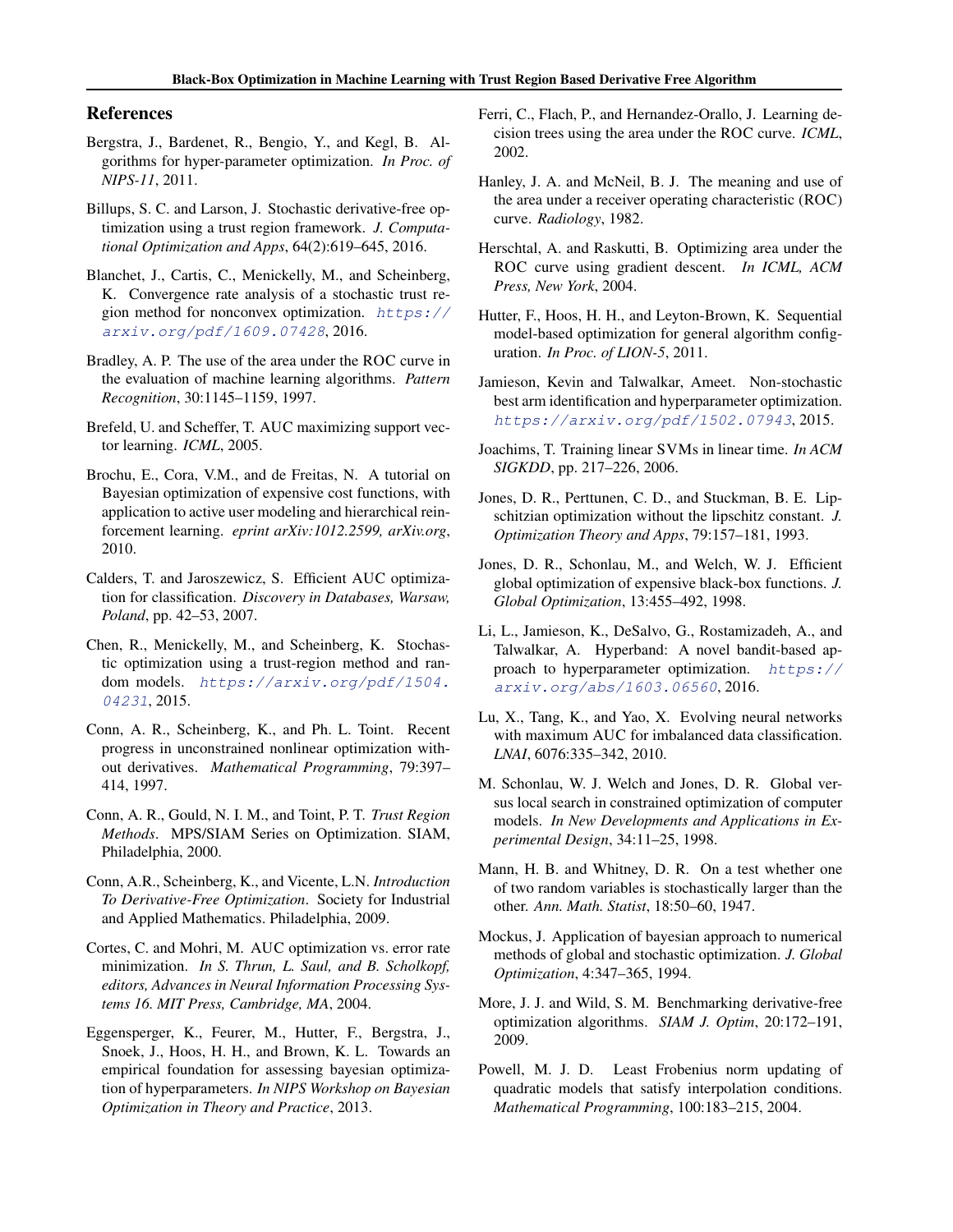- <span id="page-10-0"></span>Rudin, C. and Schapire, R. E. Margin-based ranking and an equivalence between adaboost and rankboost. *Journal of Machine Learning Research*, 10:2193–2232, 2009.
- Scheinberg, K. and Toint, Ph. L. Self-correcting geometry in model-based algorithms for derivative-free unconstrained optimization. *SIAM J. Optim*, 20(6):3512–3532, 2010.
- Shashaani, S., Hashemi, F. S., and Pasupathy, R. ASTRO-DF: A class of adaptive sampling trust-region algorithms for derivative-free simulation optimization. *[https://](https://arxiv.org/pdf/1610.06506) [arxiv.org/pdf/1610.06506](https://arxiv.org/pdf/1610.06506)*, 2015.
- Snoek, J., Larochelle, H., and Adams, R.P. Practical bayesian optimization of machine learning algorithms. *In Proc. of NIPS-12*, 2012.
- Steck, H. Hinge rank loss and the area under the ROC curve. *In ECML, Lecture Notes in Computer Science*, pp. 347–358, 2007.
- Tong, Y.L. The multivariate normal distribution. *Springer Series in Statistics*, 1990.
- Yan, L., Dodier, R., Mozer, M.C., and Wolniewicz, R. Optimizing classifier performance via approximation to the wilcoxon-mann-witney statistic. *Proceedings of the Twentieth Intl. Conf. on Machine Learning, AAAI Press, Menlo Park, CA*, pp. 848–855, 2003.
- Zhao, P., Hoi, S. C. H., Jin, R., and Yang, T. Online AUC maximization. *In Proceedings of the 28th ICML, Bellevue, WA, USA*, 2011.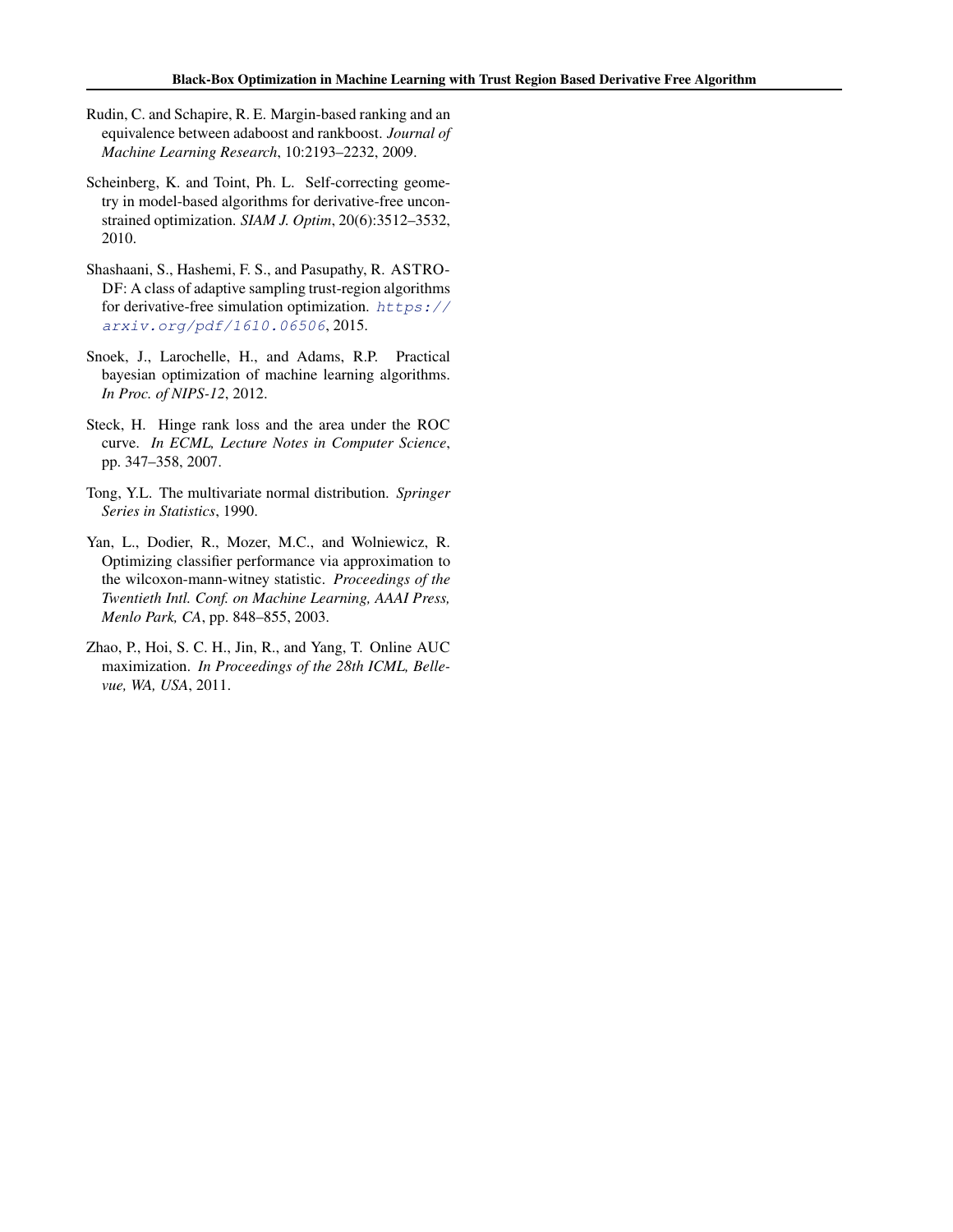# Appendix

In this section, we provide some complementary results. Table 7 compares the performance of the linear classifier obtained by directly maximizing AUC via DFO-TR, versus approximately maximizing AUC by utilizing gradient descent approach to minimize the pair-wise hinge loss. We utilized the same strategy of using data sets as is done in *§*[5.2.1.](#page-7-0) Therefore, the AUC value in Table 7 is the average AUC value of 20 different runs. As we can see, compared to minimizing pair-wise hinge loss, DFO-TR achieves competitive AUC value in less number of function evaluations.

Figures [3](#page-12-0) and [4](#page-13-0) support the computational results in *§*[5.2](#page-6-0) and illustrate the per iteration behavior of each method. We can see that DFO improves the objective values faster than the Bayesian optimization algorithms.

|                  | fourclass               |             | svmguide1               |             |  |  |
|------------------|-------------------------|-------------|-------------------------|-------------|--|--|
| <b>Algorithm</b> |                         |             |                         |             |  |  |
|                  | AUC                     | num. fevals | AUC FOR THE STREET      | num. fevals |  |  |
| Pair-Wise Hinge  | $0.836226 \pm 0.000923$ | 480         | $0.989319 \pm 0.000008$ | 334         |  |  |
| DFO-TR           | $0.836311 \pm 0.000921$ | 254         | $0.989132 \pm 0.000007$ | 254         |  |  |
|                  | diabetes                |             | shuttle                 |             |  |  |
| <b>Algorithm</b> | <b>AUC</b>              | num. fevals | <b>AUC</b>              | num. fevals |  |  |
| Pair-Wise Hinge  | $0.830852 \pm 0.001015$ | 348         | $0.988625 \pm 0.000021$ | 266         |  |  |
| DFO-TR           | $0.830402 \pm 0.00106$  | 254         | $0.987531 \pm 0.000035$ | 254         |  |  |
|                  | vowel                   |             | magic04                 |             |  |  |
| <b>Algorithm</b> | <b>AUC</b>              | num. fevals | AUC <b>AUC</b>          | num. fevals |  |  |
| Pair-Wise Hinge  | 0.975586±0.000396       | 348         | $0.843085 \pm 0.000208$ | 417         |  |  |
| DFO-TR           | $0.973785 \pm 0.000506$ | 254         | $0.843511 \pm 0.000213$ | 254         |  |  |
|                  | letter                  |             | segment                 |             |  |  |
| <b>Algorithm</b> | <b>AUC</b>              | num. fevals | AUC                     | num. fevals |  |  |
| Pair-Wise Hinge  | 0.986699±0.000037       | 517         | $0.993134 \pm 0.000023$ | 753         |  |  |
| DFO-TR           | $0.985119 \pm 0.000042$ | 254         | $0.99567 \pm 0.00071$   | 254         |  |  |
| <b>Algorithm</b> | ijcnn1                  |             | svmguide3               |             |  |  |
|                  | AUC                     | num. fevals | AUC                     | num. fevals |  |  |
| Pair-Wise Hinge  | $0.930685 \pm 0.000204$ | 413         | $0.793116 \pm 0.001284$ | 368         |  |  |
| DFO-TR           | $0.910897 \pm 0.000264$ | 254         | $0.775246 \pm 0.002083$ | 254         |  |  |
| <b>Algorithm</b> | german                  |             | satimage                |             |  |  |
|                  | <b>AUC</b>              | num. fevals | AUC                     | num. fevals |  |  |
|                  | $0.792402 \pm 0.000795$ | 421         | $0.769505 \pm 0.000253$ | 763         |  |  |
| Pair-Wise Hinge  |                         |             |                         |             |  |  |

*Table 7.* Comparing deterministic DFO-TR vs. pairwise hinge loss minimization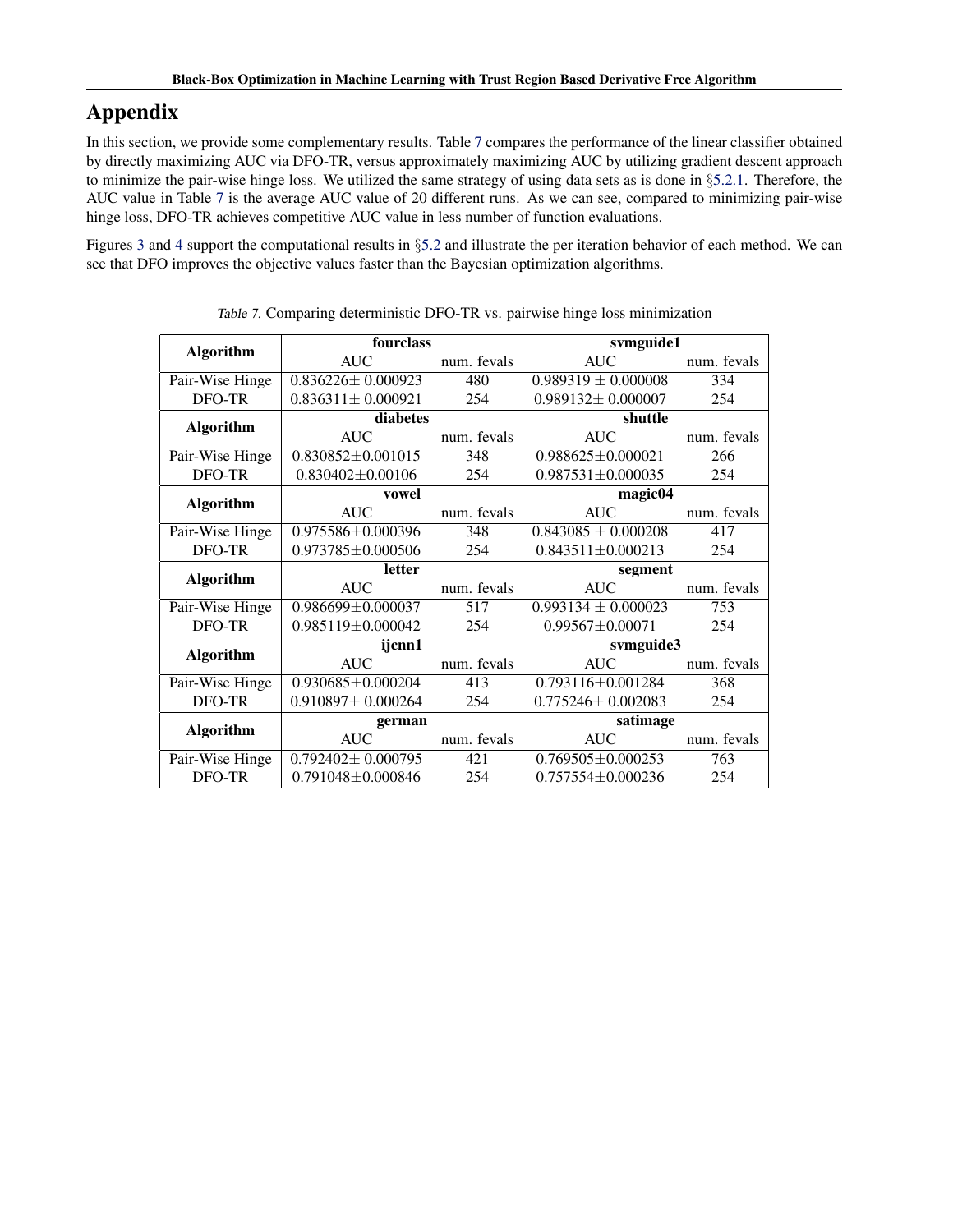<span id="page-12-0"></span>

*Figure 3.* DFO-TR vs. BO algorithms (First Part).